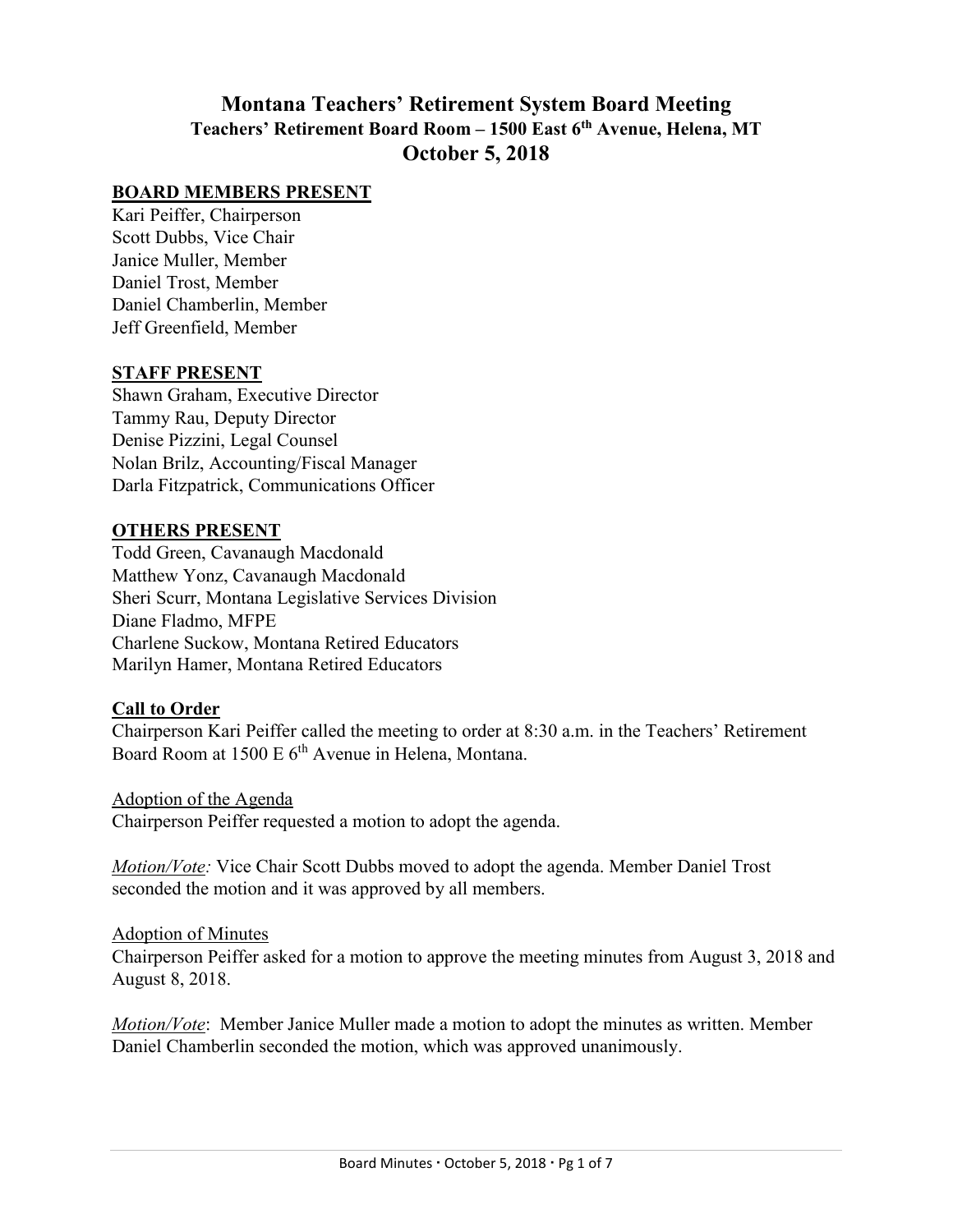## **Public Comment on Board Related Items**

Chairperson Peiffer provided an opportunity for members of the public to comment on any public matter not on the agenda and within the jurisdiction of the Board. There were no comments.

### **Actuarial Valuation**

Todd Green and Matthew Yonz of Cavanaugh Macdonald Consulting presented the results of TRS's actuarial valuation as of July 1, 2018. Mr. Green began with a brief review of the firm's retirement funding equation and methodology. He explained that, thanks to the long time-horizon of retirement benefits, investment income covers 60-70% of the amount paid out in benefits.

Executive Director Shawn Graham asked Mr. Green to speak to the effect of changes to actuarial assumptions adopted by the TRS Board in May, including a reduction in the assumed rate of return from 7.75% to 7.50%. Mr. Green clarified those changes are forward-looking. Market gains for the past year were 8.82%, higher than the existing assumption of 7.75%; however, Cavanaugh Macdonald uses a four-year smoothing method for investment returns and the average rate of return for the period 2015-2018 was lower than that for the period 2014-2017. This loss combined with the lower actuarial assumptions produce a 2.3% decrease in the plan's funded status and a projected amortization period of 31 years. Because the amortization period is expected to decrease again next year, TRS will not ask the 2019 Legislature for funding changes.

*Motion/Vote:* Member Jeff Greenfield moved to adopt the July 1, 2018 actuarial valuation results. Vice Chair Dubbs seconded the motion, and it passed unanimously.

#### Public Comment

Sheri Scurr of the Montana Legislative Services Division requested and received clarification from Mr. Green on some terms and figures in the actuarial valuation.

### **Administrative Business**

#### Investment Report

Member Greenfield reported that Dan Villa has started his new role as Executive Director of the Montana Board of Investments (BOI). The BOI deputy director, Geri Burton, has recently announced she will retire in December. Member Greenfield reported that the BOI will transfer some properties to the trust fund and their "as is" value, approximately \$19 million, into CAPP so the retirement systems will continue to see investment growth from their value. He also reviewed the latest BOI investments snapshot document and the BOI Summary of Positions and Returns for TRS.

### YTD Financial Statements and Budget Reports

Accounting/Fiscal Manager Nolan Brilz explained for members of the Board that he has changed the way he was estimating TRS investment gains. Last year, the BOI had not recorded investment revenue monthly in SABHRS, but this year they are recording revenue estimates that allow Mr. Brilz to provide more accurate reports to the Board. The TRS operating budget shows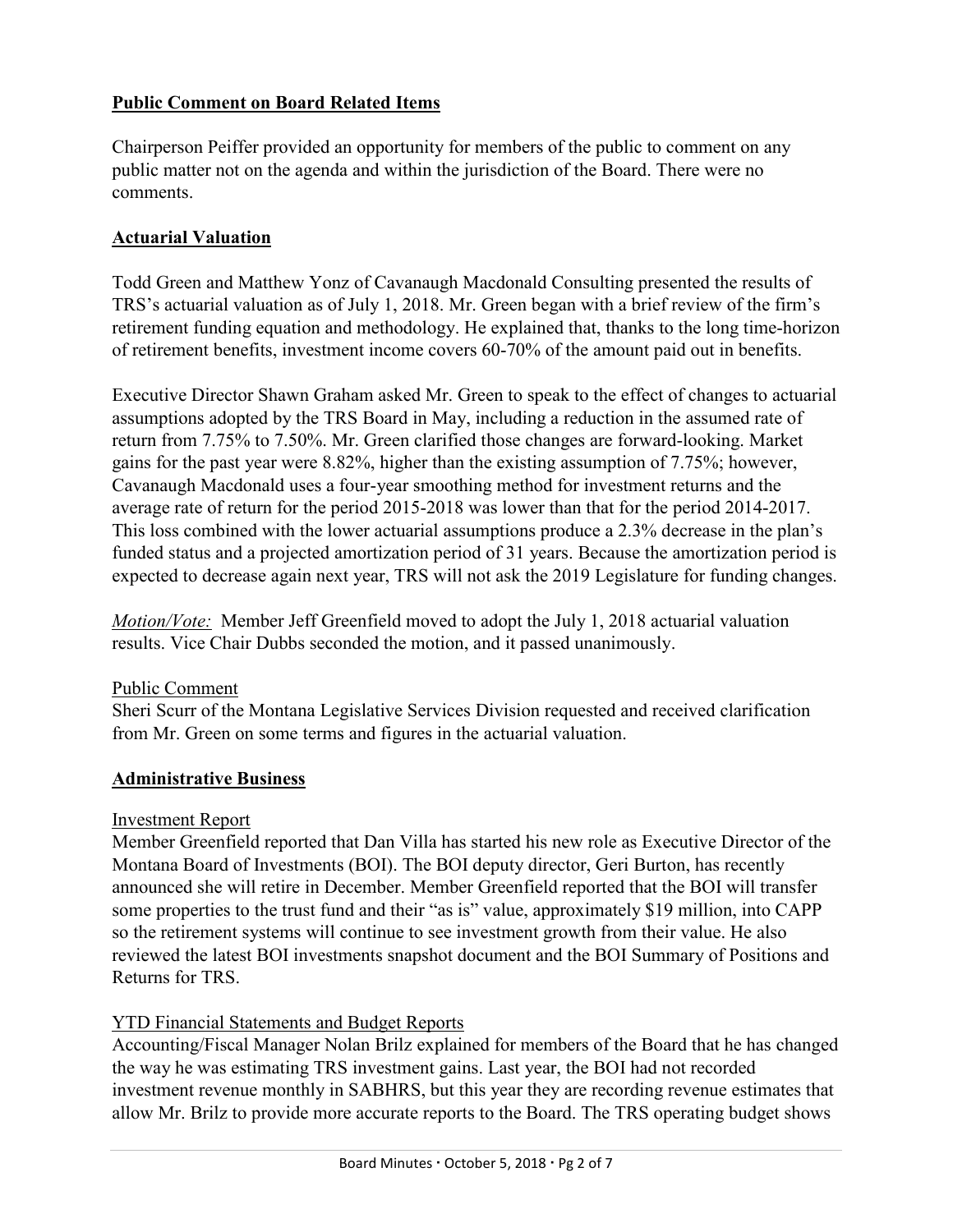some savings in personnel costs due to open positions, but it is difficult to project expenses so early in the fiscal year. The M-Trust project budget reflects the amendment approved at the last meeting. Mr. Graham noted the project remains on track with the schedule.

### NAPPA Report

Chief Legal Counsel Denise Pizzini provided a report from her attendance at the NAPPA conference. We may see continued negative press about defined benefit pension plans and, depending upon results of midterm elections in November, renewed efforts to attach Congressman Nunes' PEPTA bill to other legislation. If passed, the primary effect would be that member contributions and pension accruals would no longer be tax-deferred.

She summarized other topics discussed at the conference, such as payment to trust beneficiaries and best practices for managing dormant member accounts. Board members had several questions about the ways in which TRS communicates with terminated (inactive) members. Vice Chair Dubbs is concerned that younger members who leave the profession may fail to understand the consequences of withdrawing from the retirement system. Ms. Pizzini and Deputy Director Tammy Rau reported that TRS is revising communications that will be sent to terminated members in order to describe as plainly as possible all options available to the member and the consequences of withdrawal.

Ms. Pizzini explained the enhanced processes for communications regarding membership status in order to prevent members from going dormant. She explained that TRS members do not forfeit their right to their member accounts or vested benefits, even if they become dormant, and that their beneficiaries or next of kin may recover their member contributions up to five years after the member's death. Unclaimed member accounts are forfeited to the retirement system only if no claim is made in that timeframe.

### Tentative 2019 Meeting Dates

Members of the Board reviewed their calendars and agreed to the February 15, 2019 meeting date. Dates for future meetings will be discussed later.

## Public Comment

There was no comment.

### Contract Renewal

The Board reviewed the contract renewal for Drake Law Firm, TRS's outside legal counsel. The contract would extend services through June 30, 2021 and increase the rate for Mike Kauffman and each associate attorney by \$10.00/hour. Their hourly rates would remain fixed for the contract period. Ms. Pizzini reminded the Board of existing language that allows the firm to work with TRS staff to review and suggest revisions for the contested case processes employed by the retirement system. Members of the Board confirmed their intent that Drake Law Firm would continue those efforts with TRS staff.

*Motion/Vote:* Member Greenfield moved to approve the contract renewal for Drake Law Firm. Member Trost seconded the motion, and it passed unanimously.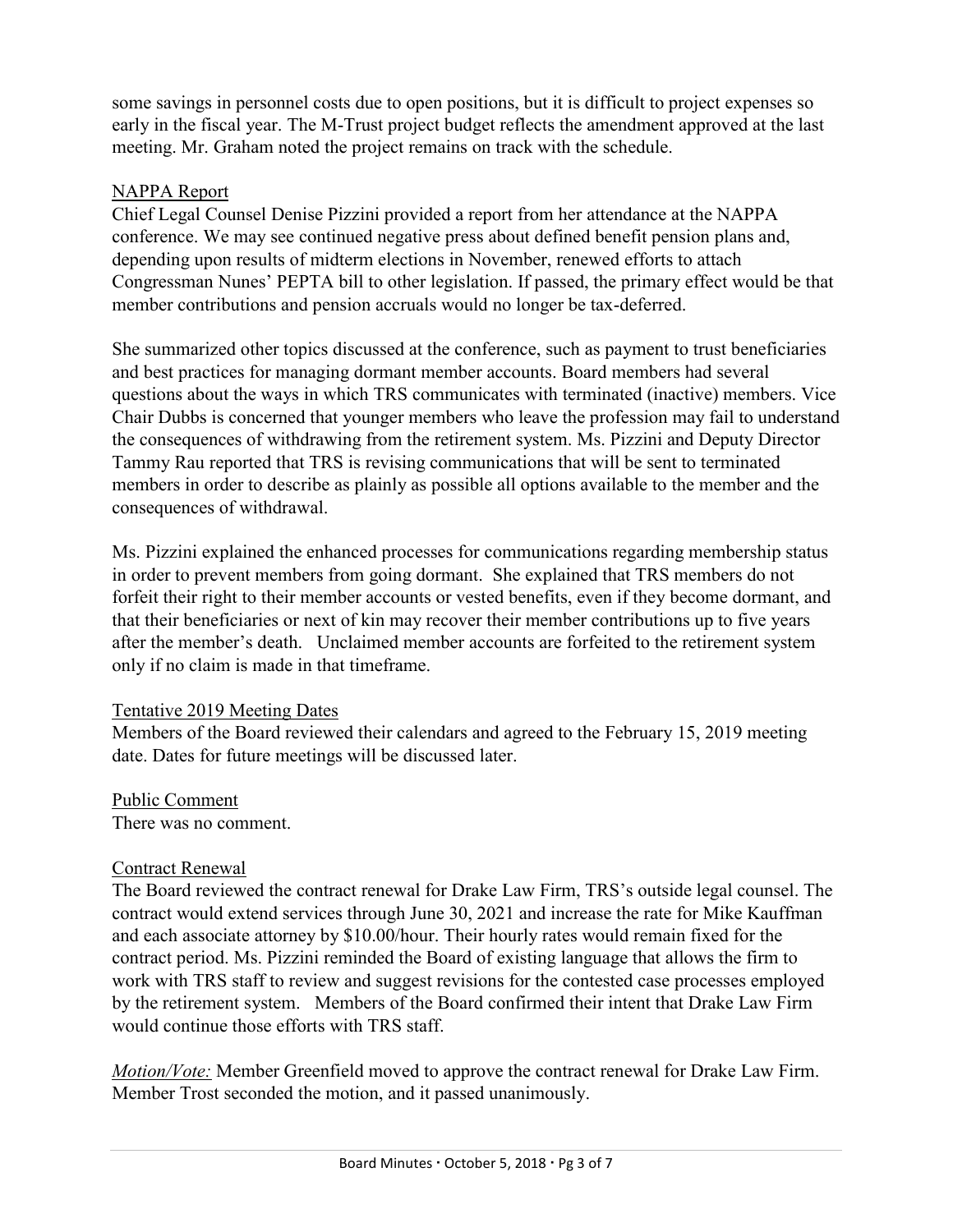## **Executive Director's Report**

### 2019 TRS Board Legislation

Mr. Graham reviewed some changes made to the draft TRS Housekeeping bill that was discussed at the last meeting. One change adds a requirement for TRS employers to submit a wage and contribution report each month even if no wages have been paid, such as for summer months. This requirement will allow TRS Accounting staff to readily identify whether any employers are delinquent in reporting. Another new section in the housekeeping bill clarifies that TRS may not make payment directly to a minor child beneficiary. The new section permits a designator to name a custodian to receive payment on the child's behalf. Ms. Pizzini clarified that pursuant to the Montana Uniform Transfers to Minors Act, a minor child is anyone under the age of 21.

Other changes are intended to clarify TRS requirements for designating a trust beneficiary. Member Trost mentioned that people with IRAs and 401(k)s often are advised to designate a trust. Ms. Pizzini agreed, stating that members and their attorneys must understand that in a defined-benefit plan, a trust beneficiary may receive payment only of the member's account balance as a lump sum. A trust may not receive a lifetime monthly benefit, as may be paid to an individual beneficiary.

Mr. Graham reviewed the bill requesting an increase in the Montana University System supplemental contribution rate to amortize the past service liability. Based on the July 1, 2018 MUS actuarial valuation, contributions need to increase from 4.72% to 11.89%. Mr. Graham also reported that Rep. Marilyn Ryan will carry the TRS housekeeping bill if she is reelected, and Rep. Ryan Lynch will sponsor the bill to increase the MUS supplemental contribution rate.

#### Request for Public Information

On September 14, 2018 TRS received a request via email from Rachel Vogel, who represents an organization called American Transparency or Openthebooks.com. Ms. Vogel requested the first name, middle initial, last name, reported pensionable wages, employer name, and employer Zip code for all members who were active in TRS in 2017.

Members of the Board are concerned about providing names of TRS members to a third party, and believe compensation information should be requested directly from the employers rather than through the retirement system.

*Motion/Vote:* Vice Chair Scott Dubbs made a motion to provide reported wages, employer name and Zip code and substitute TRS-generated ID numbers for members' names. Member Trost seconded the motion. Member Muller voted in favor, but with Member Greenfield, Member Chamberlin and Chairperson Peiffer opposing it, the motion failed.

The topic will be tabled until the December meeting.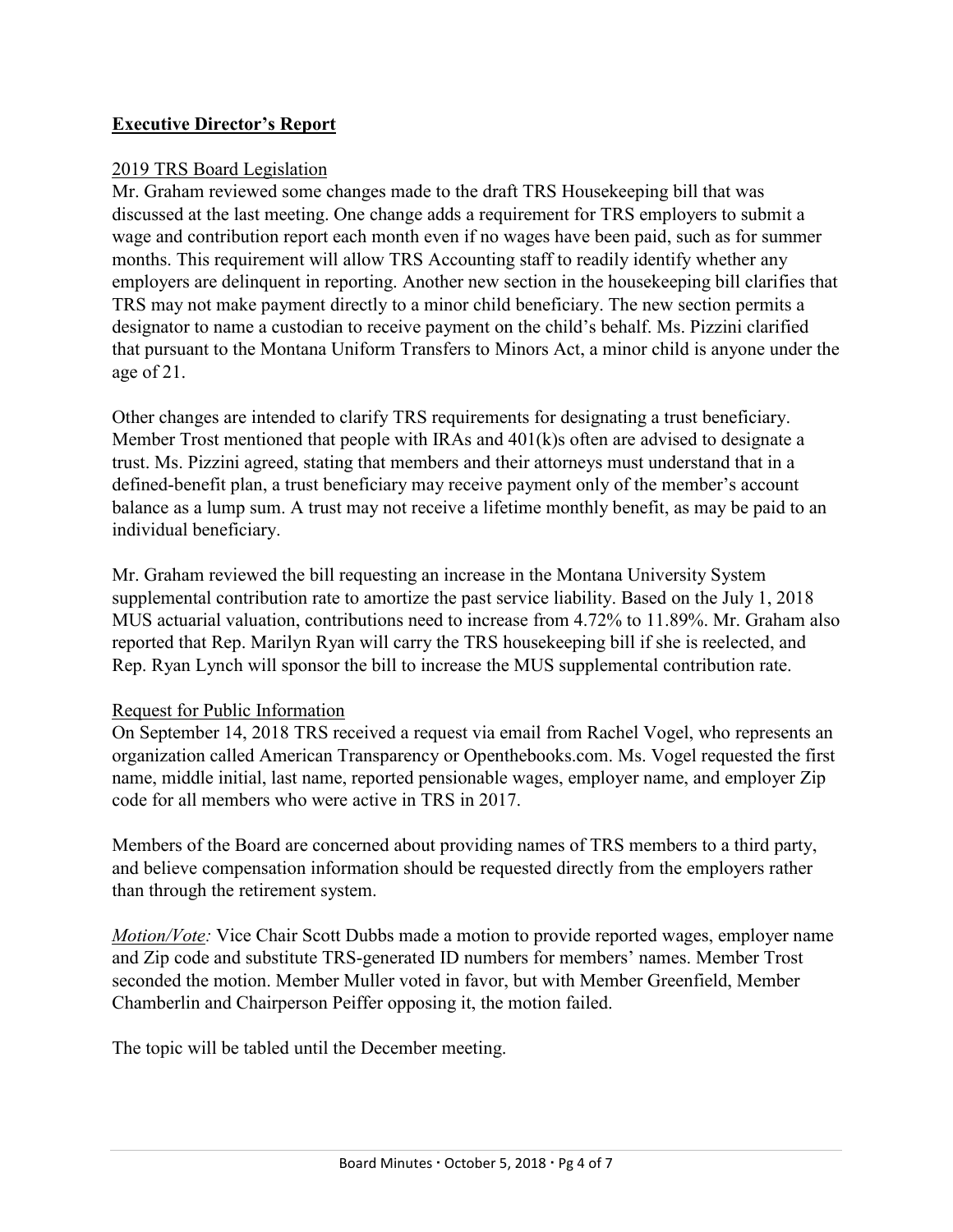### Public Comment

There was no comment at this time. Members of the Board had requested comment earlier in the discussion, and Diane Fladmo of the Montana Federation of Public Employees had suggested TRS and the Board determine which specific costs could be passed on to the requestor.

2019 TRS Board Legislation – *Motion/Vote:* Member Muller made a motion to approve the proposed language changes in the two bills discussed earlier in the meeting. Vice Chair Dubbs seconded the motion, which passed unanimously.

### Executive Summary

Staff Update: Mr. Graham announced that Sandy Donahue will retire from TRS on November 2<sup>nd</sup> and he encouraged members of the Board to thank her for service to TRS. Margaux Lilly was the successful candidate to fill the vacant Benefit Officer position. Margaux has relevant benefit experience from past positions with Costco Corporate and Montana State University.

Legislative Interim Committee Update: Mr. Graham presented TRS legislative concepts to the State Administration and Veteran Affairs (SAVA) committee on September 6, 2018; however, SAVA is not approving any agency bills for pre-drafting. As mentioned previously, the TRS bills will be introduced and carried by Reps. Ryan and Lynch.

### Public Comment

Ms. Scurr thanked Mr. Graham and staff for providing input for the TRS legislative guide.

### Strategic Planning

Executive Director Graham announced that Darla Fitzpatrick, TRS Communications Officer, has developed a presentation for early- and mid-career educators, which will be presented for the first time at the MFPE conference this month. Slides are available now on the TRS website and a video recording also is planned. The new web page for school board members, a draft of which was reviewed at the August meeting, also will go live very soon.

Public Comment

There was no comment.

### **Applications and Retirement Benefits**

### Regular, Survivorship, Adjustments, and Corrections

Deputy Director Tammy Rau announced that in the months of April, May, and June 2018, TRS staff processed 527 applications for benefits. These are the busiest months of the year, and most of those applications were received from retiring school district employees.

### **Legal Counsel's Report**

### Legal Issues

Chief Legal Counsel Denise Pizzini provided a procedural update on the only pending case, which is the contested case (Zabrocki) on which members of the Board made their final decision in August. Mr. Zabrocki has filed an appeal for judicial review in district court. The case was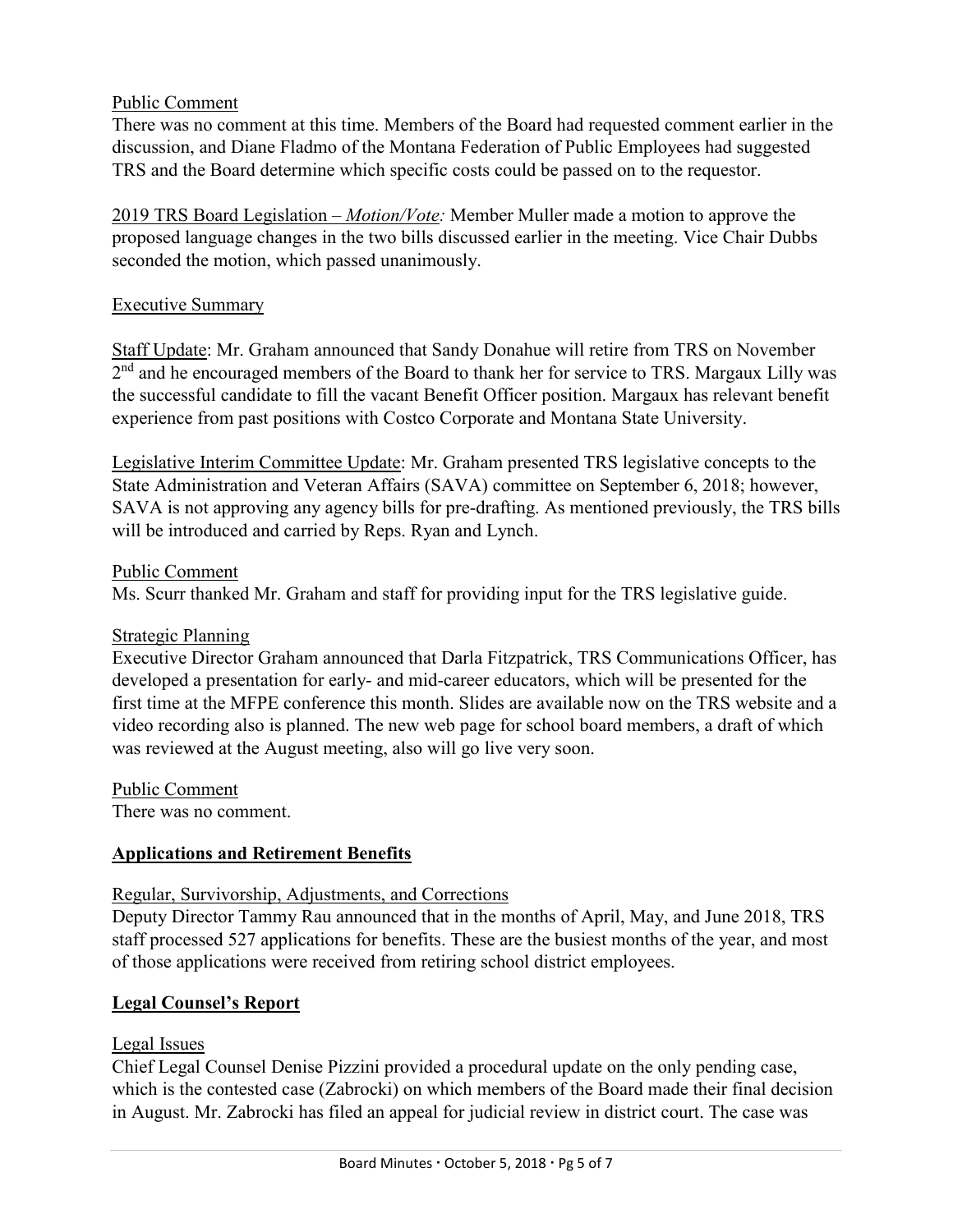originally assigned to Judge Reynolds, who reportedly has a substantial backlog, so TRS has filed a motion to substitute the district court judge. Ms. Pizzini expects judicial review of the case will take a significant amount of time.

Mr. Graham advised the Board that TRS will seek payment of unpaid employer contributions in the meantime, and will actuarially adjust Mr. Zabrocki's benefits to recover unpaid member contributions and overpaid benefits. Adjustment of Mr. Zabrocki's benefit will include additional service credit for the period of time he should have been reported to TRS.

## **Election of Officers**

## Election of Chair and Vice Chair and Committee Appointments

*Motion/Vote:* Member Chamberlin moved to retain the current board officers and committee appointments. Member Muller seconded the motion. Chairperson Peiffer requested confirmation that no members wished to change their roles or committee assignments. There was no further discussion and all members voted in favor.

### **Disability Applications**

### *Closed Meeting*

Executive Session to Discuss Disability Applications and Annual Reviews At 11:58 a.m. the meeting was closed to the public, as matters of individual privacy clearly exceed the merits of public disclosure.

Ms. Rau presented two proposals to discontinue annual review of disability, and the meeting was reopened to the public at 12:04 p.m.

### *Open Meeting*

Approval of Applications for Disability Retirement Benefits

Chairperson Peiffer requested a motion on the proposal to discontinue disability review on behalf  $of D. E.$ 

*Motion/Vote:* Member Greenfield made a motion to discontinue disability review. Member Chamberlin seconded the motion, which passed unanimously.

Chairperson Peiffer requested a motion on the proposal to discontinue disability review on behalf of B.K.

*Motion/Vote:* Vice Chair Dubbs moved to discontinue disability review. Member Muller seconded it, and the motion passed unanimously.

Public Comment There was no comment.